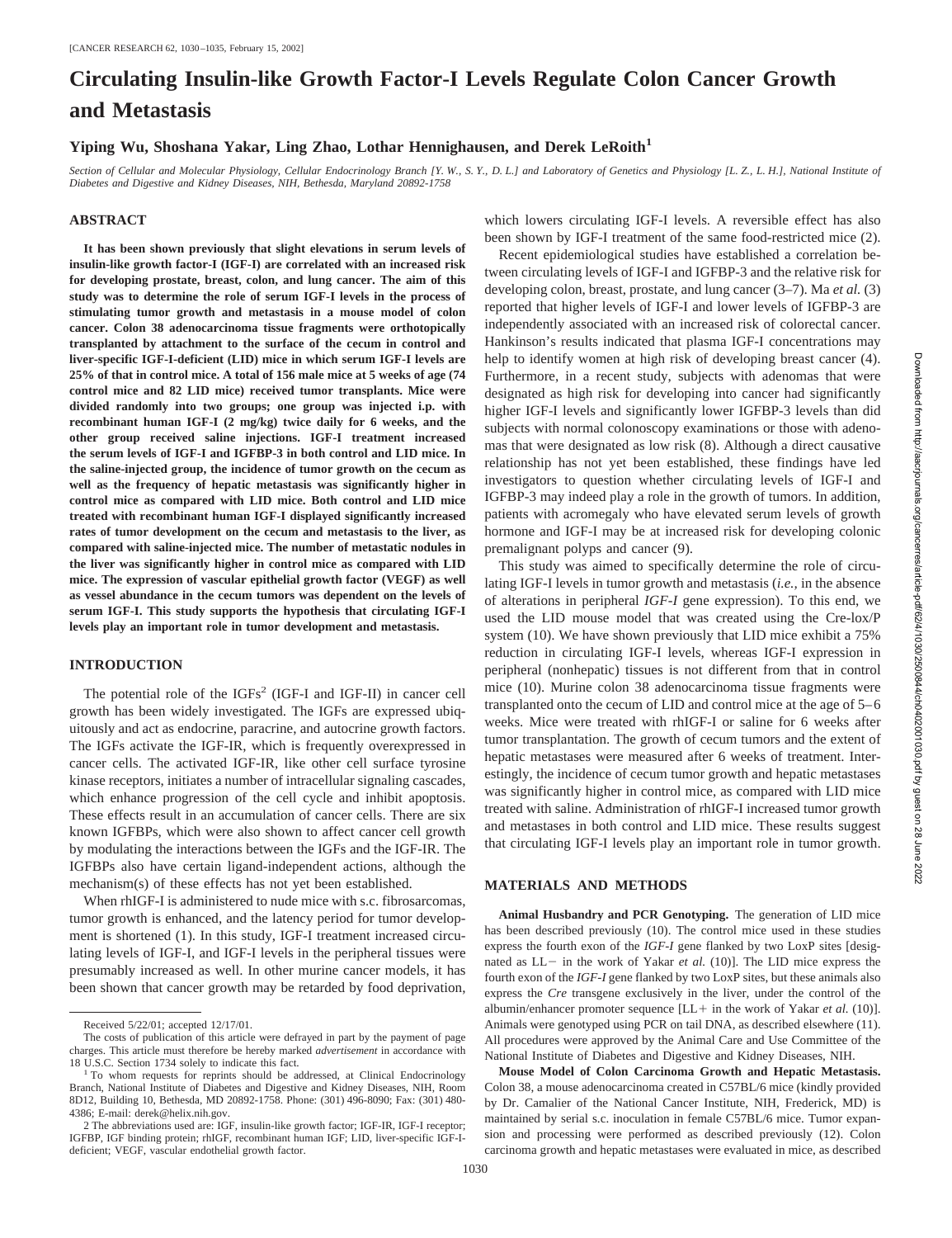previously (13) with a slight modification. Briefly, mice were anesthetized by s.c. injection of 2.5% Avertin at a dose of 10  $\mu$ l/g body weight. The abdominal area was shaved and sterilized, and an incision was made in the middle left abdomen. The cecum was gently exposed, and one piece of the Colon 38 tumor tissue (4  $\times$  4  $\times$  4 mm<sup>3</sup> in size and weighing 45  $\pm$  0.68 mg) was sutured on the surface of the cecum using 9-0 sutures (Ethicon, Somerville, NJ). The cecum was then returned to the abdominal cavity. The incision was closed in two layers; the peritoneum and muscle were closed using catgut sutures, and the skin was closed with stainless steel wound clips.

**IGF-I Injections.** Starting on the second day after surgery, mice were injected twice daily i.p. with 2 mg/kg of rhIGF-I (Genentech, San Francisco, CA) or with the same volume of saline. Mice were euthanized after 6 weeks of injections, and the cecum and liver were removed. The weight of the cecum tumor and the number of visible hepatic metastatic nodules on the surface of liver were recorded.

**RNase Protection Assay.** *IGF-IR* gene expression levels were determined by RNase Protection Assays in the cecum tumor and in metastatic nodule(s) in the liver. Tissues were homogenized with a Polytron homogenizer (Brinkmann Instruments, Wesbury, NY) in RNazol B reagent (Tel-Test, Inc., Friendswood, TX), and total RNA was isolated according to the manufacturer's instructions. RNase protection assays were carried out as described previously (10). Briefly, 50  $\mu$ g of total RNA were hybridized overnight at 45°C with <sup>32</sup>P-labeled riboprobes for exon 3 of the IGF-IR and  $\beta$ -actin (Ambion, Austin, TX). Protected bands were denatured and separated on 8% polyacrylamide gels. The resulting gels were dried and exposed to X-Omat MS film overnight. The protected bands corresponding to IGF-IR and  $\beta$ -actin mRNA were quantified by Phosphorimager (Fuji Film, BSA-1800 II).

**Western Blot Analysis.** Tissues were homogenized in lysis buffer [150 mM sodium chloride, 10 mM Tris-HCl (pH 7.4), 1 mM EDTA, 1 mM EGTA, 1% Triton X-100, 0.5% NP40, 100 mm sodium fluoride, 10 mm sodium PP<sub>i</sub>, 10 mm sodium orthovanadate, 2 mm phenylmethylsulfonyl fluoride, protease inhibitors (Roche, Indianapolis, IN) 1 tablet/10 ml buffer]. Samples were solubilized for 30 min on ice, centrifuged at 600 rpm for 20 min at 4°C to remove crude particulate matter, and then centrifuged at 40,000 rpm for 45 min at 4°C in a Beckman Ti-70 rotor. Protein (200  $\mu$ g) from the resulting supernatants was subjected to 8% SDS-PAGE (Invitrogen, Carlsbad, CA) and transferred to nitrocellulose membranes (Invitrogen). The blots were blocked with 5% insulin-free BSA and incubated with an anti-IGF-IR $\alpha$  antibody (Santa Cruz Biotechnology, Santa Cruz, CA) and followed by secondary peroxidaseconjugated donkey antirabbit antibody (Amersham Pharmacia Biotech, Piscataway, NJ). IGF-IR immunoreactivity was detected by chemiluminescence (New England Nuclear, Boston, MA) and quantified by scanning the radiographs and then analyzing the bands with the MacBas version 2.52 software (Fuji Photo Film USA, Inc.).

**Measurement of IGF-I and IGFBP-3.** Serum concentration of IGF-I were measured in duplicates in blood samples of both IGF-I- and saline-treated mice (control and LID) by RIA (National Hormone and Pituitary Program, NIDDK). Sensitivity of the assay was 0.02 ng/ml. IGFBP-3 levels were analyzed using a ligand blot assay as reported previously (14) with slight modifications. Briefly, 2  $\mu$ l of serum were electrophoresed through a 4–12% SDS-PAGE (Invitrogen). Proteins were transferred to nitrocellulose membranes (Invitrogen). The blots were incubated overnight in TBS containing 2% of BSA. 1.5 million cpm of <sup>125</sup>I-labeled IGF-I were added to each membrane overnight. Blots were washed twice with TBS containing 0.1% Tween 20, twice with TBS, and then exposed to Phosphorimager (Fuji Film BAS-1800 II) for quantification.

**Tumor Morphology and Immunohistochemical Staining.** Tumor tissue was removed and fixed in 4% paraformaldehyde. Tissues were then embedded in paraffin, and consecutive  $5-\mu m$  sections were cut and mounted on glass slides. Sections were stained with H&E. Slides were also prepared on poly-L-lysine coated for immunohistochemical staining. An anti-VEGF rabbit polyclonal antibody, obtained from Santa Cruz Biotechnology, was used at a dilution of 1:150. A rabbit polyclonal antibody (Dako Co., Carpinteria, CA) was used at a 1:250 dilution for factor VIII. Immunoperoxidase staining was performed according to the manufacturer's recommended protocol (Vector ABC kit; DAB substrate kit; Vector, Inc). For positive controls, human breast cancer sections (provided by the Department of Pathology, NIH, Bethesda, MD) were stained for VEGF as well as factor VIII. Negative controls used all reagents except primary antibodies. The intensity of VEGF staining in tumor

cells was graded on a scale of 0 to  $+3$ , with 0 indicating no detectable staining and  $+3$  indicating the strongest staining, either on primary tumors (in the cecum) or metastatic tumors (in the liver). Vessel counting was performed as described previously (15).

Statistical Analyses. Differences in mean frequencies of cecum tumor growth, cecum tumor weight, hepatic metastasis, and the number of metastatic nodule(s) were analyzed by  $\chi^2$  analysis. Differences in mean serum levels of IGF-I, IGFBP-3, and mean vessel counts were analyzed by Student's *t* test. SigmaPlot5.0 software was used for all analyses.

## **RESULTS**

**The Incidence of Cecum Tumor Growth and Hepatic Metastasis Was Significantly Higher in Control Mice Compared with LID Mice.** A total of 156 mice were analyzed for tumor growth. As shown in Table 1, 25 of 44 control mice (56.8%) had a palpable tumor on the cecum detectable from the fourth week after surgery. In contrast, palpable tumors on the cecum were observed in only 16 of 51 LID mice (31.3%;  $P < 0.01$ ). The latency period until appearance of a palpable mass was significantly shorter in control mice than that of LID mice (23.1  $\pm$  0.57 days *versus* 27.4  $\pm$  0.76 days; *P* < 0.05). Cecum tumors in control mice were significantly larger than those in LID mice (1.57  $\pm$  0.44 g in control mice *versus* 1.18  $\pm$  0.37 g in LID mice;  $P < 0.01$ ; Table 1). Furthermore, the frequency of hepatic metastasis was significantly lower in LID mice, as compared with control mice (31.3% in LID mice *versus* 44.0% in control mice;  $P < 0.05$ ; Table 2). Fewer metastatic nodules were found in the liver of LID mice than in control mice  $(1.20 \pm 0.45 \text{ versus } 2.18 \pm 0.60;$  $P < 0.01$ ; Table 2).

**Administration of rhIGF-I Stimulates Tumor Growth and Metastasis.** As shown in Tables 1 and 2**,** rhIGF-I administration increased the frequency of cecum tumor growth from 56.8 to 76.7%  $(P \leq 0.01)$  in control mice. In addition, the frequency of hepatic metastasis increased from 44 to 56.5% ( $P < 0.05$ ) in control mice. In LID mice, rhIGF-I treatment also dramatically increased the frequency of cecum tumor growth and hepatic metastasis from 31.3 to 64.5% ( $P < 0.01$ ) and from 31.25 to 45% ( $P < 0.05$ ), respectively. The weight of cecum tumors was significantly increased in response to rhIGF-I in both control and LID mice, as shown in Table 1. Moreover, rhIGF-I treatment significantly increased the number of hepatic metastatic nodules in control mice, as compared with that in LID mice treated with saline (Table 2). The latency period until appearance of a palpable mass after rhIGF-I treatment was significantly shorter in control mice than that of LID mice (21.1  $\pm$  0.31 days *versus*  $24.3 \pm 0.46$  days;  $P < 0.05$ ). As shown in Fig. 1, serum levels of IGF-I in LID were markedly decreased (by 75%) as compared with control mice (Fig. 1*A*). After injection of rhIGF-I, there was an increase in circulating IGF-I in control and LID mice. Similarly, IGFBP-3 levels are markedly reduced in the LID mice (by 60%); however, after rhIGF-I injection, there is an increase in the levels of IGFBP-3 in both control and LID mice.

**Tumor Histology.** H&E staining of consecutive paraffin sections revealed that orthotopic transplanted cecum tumors grew and invaded

Table 1 *Incidence of cecum tumor growth and cecum tumor weight*

| Treatment                                                        | n              | No. of mice displaying<br>cecum tumor growth (%) | Average cecum tumor<br>weight (g) $\pm$ SE                        |
|------------------------------------------------------------------|----------------|--------------------------------------------------|-------------------------------------------------------------------|
| $Control + saline$<br>$Control + IGF-I$<br>$LID + \text{saline}$ | 44<br>30<br>51 | $25(56.8)^a$<br>23 $(76.7)^b$<br>$16(31.3)^c$    | $1.57 \pm 0.44^{\circ}$<br>$2.69 \pm 0.73^b$<br>$1.18 \pm 0.37^c$ |
| $LID + IGF-I$                                                    | 31             | 20(64.5)                                         | $1.65 \pm 0.42$                                                   |

 $a$  Control + saline *versus* LID +  $\sigma^b$  Control + saline *versus* LID + saline, *P* < 0.01.<br>  $\sigma^b$  Control + saline *versus* Control + IGF-I, *P* < 0.01.<br>  $\sigma^c$  LID + saline *versus* LID + IGF-I, *P* < 0.01.

 $+$  saline *versus* LID  $+$  IGF-I,  $P < 0.01$ .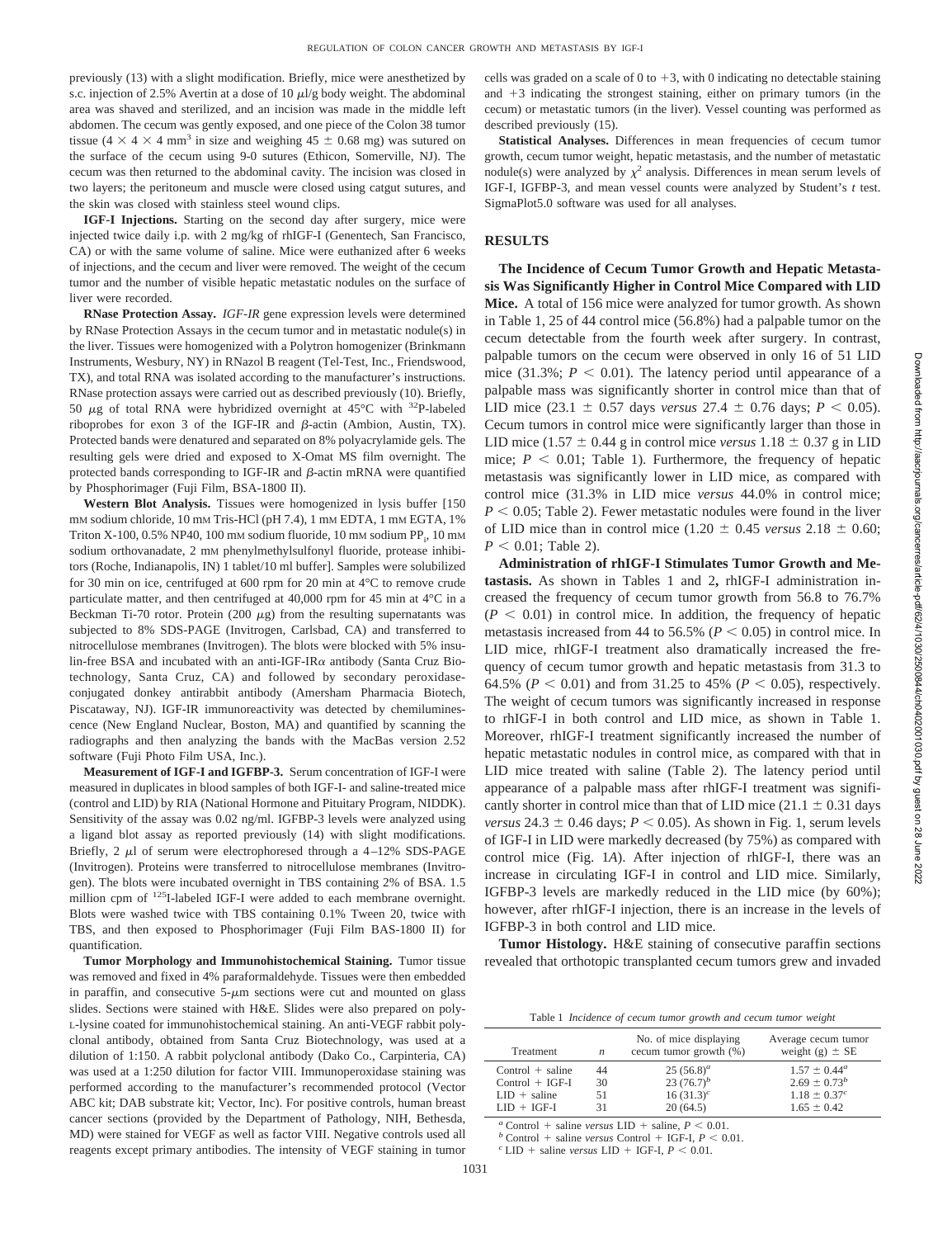|  |  |  |  | Table 2 Incidence of hepatic metastasis and number of metastatic nodules |
|--|--|--|--|--------------------------------------------------------------------------|
|--|--|--|--|--------------------------------------------------------------------------|

| <b>Treatment</b>      | $\boldsymbol{n}$ | No. of mice<br>displaying hepatic<br>metastases $(\% )$ | Average number<br>of nodules per<br>liver $\pm$ SE |
|-----------------------|------------------|---------------------------------------------------------|----------------------------------------------------|
| $Control + saline$    | 25               | 11 $(44)^a$                                             | $2.18 \pm 0.60^a$                                  |
| $Control + IGF-I$     | 23               | 13 $(56.5)^b$                                           | $4.92 \pm 2.90^{b}$                                |
| $LID + \text{saline}$ | 16               | $5(31.25)^c$                                            | $1.20 \pm 0.45$                                    |
| $LID + IGF-I$         | 20               | 9(45)                                                   | $1.56 \pm 0.53$                                    |
|                       |                  |                                                         |                                                    |

 $a$  Control + saline *versus* LID +  $\binom{a}{b}$  Control + saline *versus* LID + saline,  $P < 0.05$ .<br> *b* Control + saline *versus* Control + IGF-I,  $P < 0$ .

 $^b$  Control + saline *versus* Control + IGF-I,  $P < 0.05$ .<br><sup>*c*</sup> LID + saline *versus* LID + IGF-I,  $P < 0.05$ .

all layers of the cecum in both control and LID mice, treated either with rhIGF-I or saline. Invasion of the muscularis, vascular invasion into submucosal veins, and venous emboli can be seen in some samples (Fig. 2, *A–E*). Compared with panels *A, B,* and *C* (Fig. 2), most parts of muscularis were still intact in the sample from a tumor obtained from a saline-treated LID mouse (Fig. 2*D*). No obvious ulceration of the mucosa was seen. Extensive necrosis can be seen both in some cecum tumors and liver metastatic tumors. The hepatic metastatic tumor (Fig. 2*F*) displayed similar histological characteristics as the primary cecum tumor (based on H&E staining). Tumor cells were immunoreactive for VEGF and were observed surrounding blood vessels. The intensity of VEGF staining was higher in the cecum tumors of control mice than in LID mice (Fig. 3, *B versus D*). Exogenous administration of rhIGF-I increased VEGF expression in both control mice and in LID mice (Fig. 3, *A versus B* for control mice; Fig. 3, *C versus D* for LID mice, respectively). Areas of neovascularization were found in all cecum tumors but were most frequent at the margins of the invasive tumor and in the central regions of tumor where necrosis can be seen. In correspondence, the vessel count (Fig. 4) was higher in the cecum tumors of control mice than that of LID mice (19.2  $\pm$  1.01 *versus* 9  $\pm$  1.00; *P* < 0.01). IGF-I treatment enhanced vessel count for both control mice ( $28.5 \pm 1.06$ ) *versus* 19.2  $\pm$  1.01; *P* < 0.01) and LID mice (20  $\pm$  1.70 *versus*  $9 \pm 1.00$ ;  $P < 0.01$ ).

**Expression of the IGF-I Receptor in Tumor Cells.** IGF-IR mRNA expression was analyzed by RNase protection assay, as detailed in "Materials and Methods." All of the cecum tumor samples in both control and LID mice expressed IGF-IR mRNA. Injection of rhIGF-I did not significantly alter IGF-IR mRNA expression levels in the cecum tumor tissue when compared with that of mice treated with saline. A small amount of IGF-IR mRNA was detected in total RNA extracted from livers containing metastatic nodules (Fig. 5). Because liver itself does not express detectable levels of IGF-IR, this indicates that the nodules have metastasized from the cecum to the liver. IGF-IR protein levels in cecum tumor tissue did not differ significantly between control and LID groups, treated or untreated with IGF-I (data not shown).

# **DISCUSSION**

Orthotopic transplantation of colon 38 in the cecum leads to a high degree of tumor growth in the cecum by 14 days after transplantation. Liver tumor metastases are detected 21 days after transplantation to the cecum (13). In the present study, we transplanted colon 38 adenocarcinoma tissue fragments onto the cecum of LID mice and control mice to study the effects of reduced circulating IGF-I levels on tumor growth and the subsequent appearance of metastases. The genetic background of the mice used was a mixed background of 129sv, C57BL/6, and FVB/N. Despite this mixed genetic background, both control and LID mice developed cecum tumors and liver metastases, suggesting that the innate immunity that remained after multiple matings and breeding of these mice may have been less effective in rejecting cells from a pure C57BL/6 background. Indeed, our data showed that macroscopic palpable cecum tumors were present around 23 days after transplantation. This time course of tumor development is only slightly delayed, as compared with the published experiments in syngeneic mice.

When colon 38 adenocarcinoma tissue fragments were transplanted into the cecum of LID and control mice, it became apparent that significantly fewer LID mice developed tumors. Thus, we hypothesize that the lower levels of total circulating IGF-I in LID mice impaired tumor development in these animals. However, we cannot exclude the possibility that parallel reductions in IGFBP-3 or IGFBP-1 levels in LID mice may cause fewer tumors to develop. This possibility appears to be remote, because many studies have shown that IGFBP-3 inhibits tumor growth and increases apoptosis in a manner that is often independent of IGF-I. However, there are also some reports that IGFBP-3 can enhance cellular proliferation (16).

In the established model of cecum tumor growth and development, liver metastases are normally detected as early as day 21 after transplantation, with a maximum event at about 28 days after tumor transplantation (13). In preliminary experiments, we determined that 42–48 days after transplantation was the period at which the appearance of liver metastases was maximal (data not shown). Therefore, mice were sacrificed at 42–48 days after tumor transplantation in this study. The transplanted tumors grew and invaded all layers of the cecum and colon from the exterior through to the mucosal wall. Interestingly, in addition to the finding that LID mice developed fewer tumors, the sizes of the tumors that did develop were significantly smaller than those seen in control mice. The latency period until a palpable mass was detected was significantly shorter in control compared with LID mice. These observations suggest that the total serum IGF-I levels might affect the rate of tumor growth. Similar to the development of cecal tumors, the presence of visible metastases on the surface of liver occurred at a significantly lower rate in LID mice than in control mice. Importantly, the number of liver metastatic nodules



Fig. 1. Serum IGF-I and IGFBP-3 levels. Serum IGF-I (*A*) and IGFBP-3 (*B*) were measured in control (*C*) and LID mice after 6 weeks of treatments with rhIGF-I (*I*) or saline (*S*).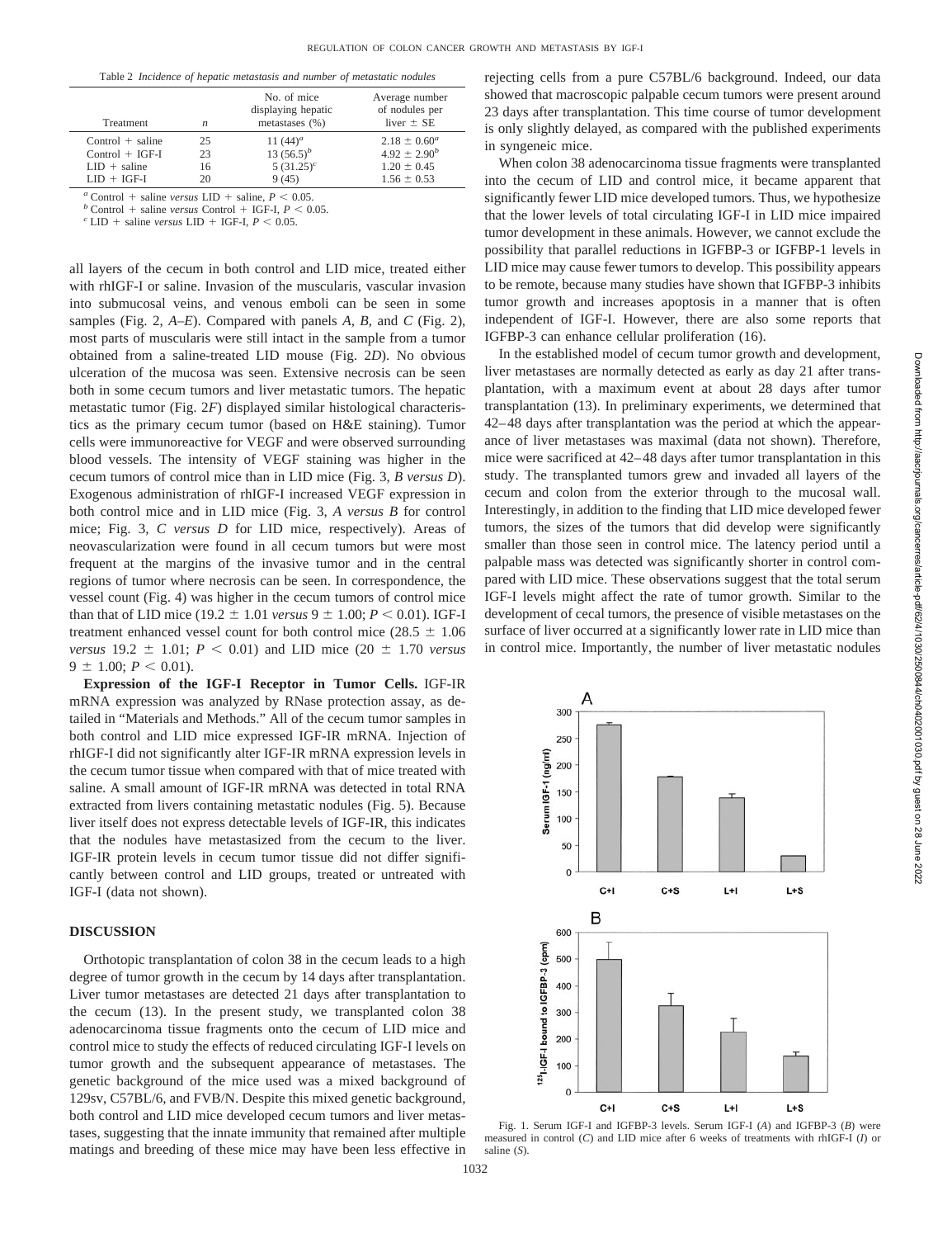Fig. 2. Cecum tumor growth and hepatic metastasis. H&E staining shows that transplanted cecum tumors grew and invaded all layers of the cecum in both control and LID mice, treated either with rhIGF-I or saline. Invasion of the muscularis and vascular invasion into submucosal veins can be seen in some samples (*A–E*). *A,* control, IGF-Itreated; *B,* control, saline-treated; *C,* LID, IGF-Itreated; *D,* LID, saline-treated). In *D,* most parts of muscularis were still intact. Venous emboli is seen in some samples (*E*). *F,* multiple hepatic metastases. *White arrows,* muscularis. *MC,* mucosa; *T,* tumor tissue; *E,* emboli; *N,* necrosis.



was also lower in LID mice, as compared with control mice. These data suggest that circulating IGF-I levels have independent effects on the metastatic potential.

All cecum tumor specimens and liver metastases expressed IGF-IR mRNA, although rhIGF-I administration did not alter the expression levels of IGF-IR protein. Thus, the biological effect of circulating IGF-I on the tumors may indeed be mediated via the IGF-I receptor expressed on these tumors.

Previous studies have demonstrated that rhIGF-I administration to animals harboring tumors shortens the latency period for the appearance of microscopic tumors and enhances the growth rate of tumors that are already apparent in these animals (1, 2). Such studies led investigators to conclude that exogenous administration of IGF-I mediates tumor growth (1, 2). In the present study, rhIGF-I administration to both LID and control mice increased serum levels of IGF-I and subsequently increased the incidence of cecal tumor development, primary tumor size, and the number of mice demonstrating liver metastases. In the control mice, rhIGF-I treatment also increased the number of metastatic nodules observed. We propose that circulating IGF-I may be directly involved in tumor growth and metastases, at least in this model. On the other hand, there is no compelling evidence

from these or other studies to suggest that the IGFs, IGFBPs, or their receptors are oncogenic, *i.e.,* capable of initiating tumor development.

Tumor growth is the outcome of two opposing forces: cellular proliferation, which increases cell number; and apoptosis, which reduces cell number. IGF-I, the IGFBPs, and the activated IGF-IR are ultimately involved in both of these processes. IGF-I enhances cellular proliferation mainly via activation of mitogen-activated protein kinase, phosphoinositide 3'-kinase, and other pathways, depending on the specific cell type. In all cell types, IGF-I enhances progression of the cell cycle. IGF-I can also exert its mitogenic effects by increasing the expression of mRNA or mRNA stabilization of potent growth factors, such as VEGF (17–19). On the other hand, IGF-I potently inhibits apoptosis, through the phosphoinositide 3'-kinase and mitogen-activated protein kinase pathways. Thus, a reduced level of circulating IGF-I in the LID mice may favor conditions that permit apoptosis and oppose the proliferation of tumor cells. Conversely, the administration of exogenous rhIGF-I could shift the equilibrium toward promoting cellular proliferation and opposing apoptosis. Additionally, the elevated serum IGFBP-3 is capable of prolonging the half-life of IGF-I in serum, thereby facilitating IGF-I bioavailability. With regard to the metastatic potential of these tumors, our results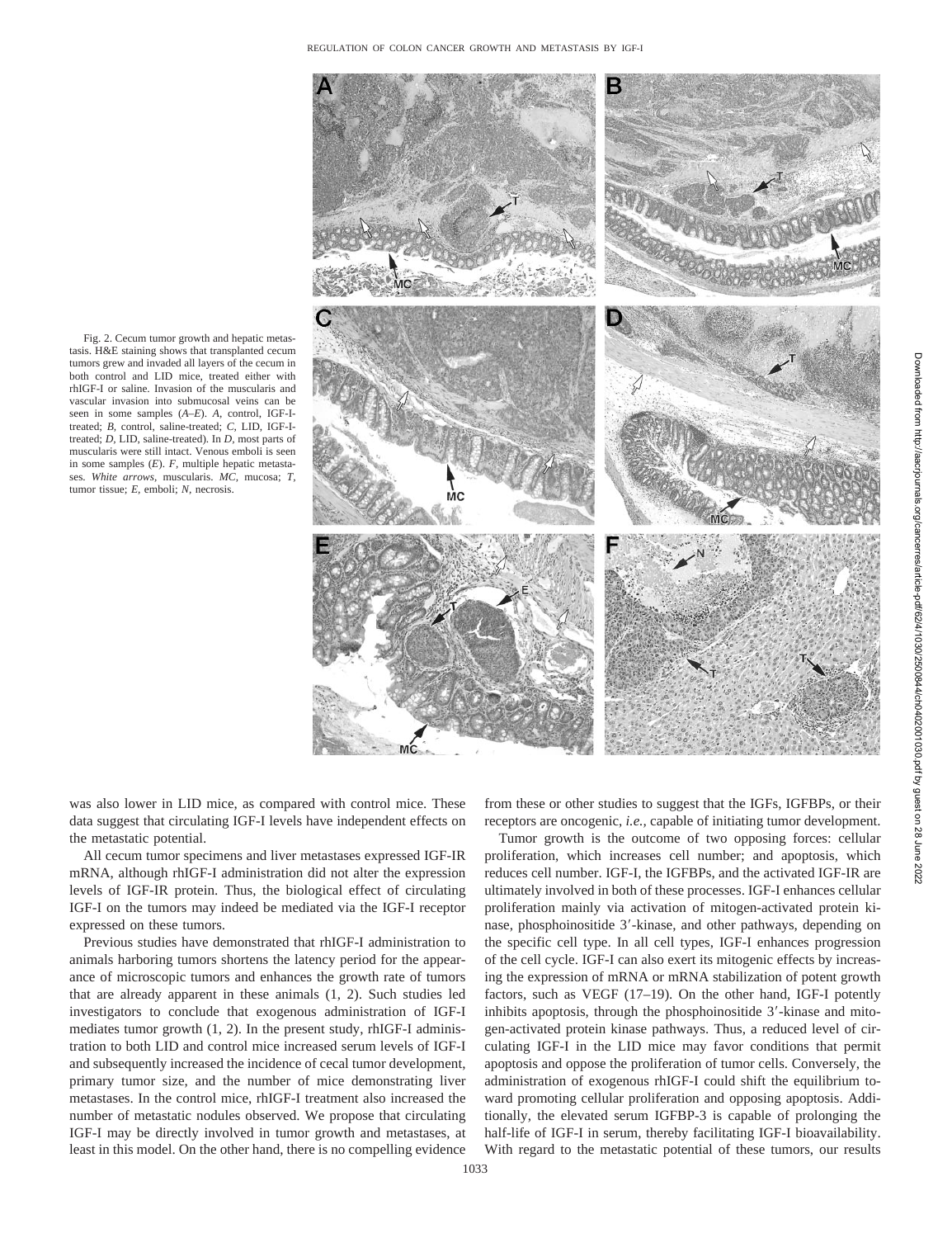Fig. 3. VEGF expression in cecum tumor. VEGF immunoreactivity was evaluated in cecum tumors of control and LID mice that had been treated with either IGF-I or saline, as described in "Materials and Methods." *A,* control mice treated with IGF-I. The section shown is representative of that obtained from control mice, with an average intensity rating of  $3+$ . *B*, control mice treated with saline. The section shown is representative of that obtained from control mice, with an average intensity rating of 2–3-. *C,* LID mice treated with IGF-I. The section shown is representative of that obtained from LID mice, with an average intensity rating of  $1-2+$ . *D*, LID mice treated with saline. The section shown is representative of that obtained from LID mice, with an average intensity rating of  $1+$ . Each section represents five to six mice in each group.



show clearly that there is a positive correlation between primary tumor size and the potential for development of metastases. Metastatic processes are still largely undefined. Local metastases along mechanical pathways may reflect migratory processes, whereas distant metastases are usually blood-borne and/or spread via the lymphatic system. Blood vessel formation within the tumors can permit malignant cells to enter into the general circulation, especially if the endothelium of tumor-associated vessels is defective. This may occur in central regions of the tumor in particular, where hypoxia or overt necrosis is more common. The angiogenic potential of a tumor is often an important factor in both the growth of the tumor and its ability to spread. Growth factors, such as angiogenin and VEGF, play a critical role in this process. VEGF is a hypoxia-regulated growth factor involved in angiogenesis and by implication, in tumor growth and metastases. Many tumor cell lines secrete VEGF *in vitro*, suggesting that this diffusible molecule is a mediator of tumor angiogenesis (20). VEGF mRNA is markedly up-regulated in the majority of human tumors including lung, breast, and gastrointestinal (21–25). Correlations have been documented between VEGF expression and mi-







Fig. 5. IGF-IR mRNA is expressed in cecum tumors and in liver tissue containing metastatic nodules. RNase protection assays were used to determine IGF-IR mRNA levels in liver and kidney tissue from wild-type mice as well as cecum tumor and liver tissue containing metastatic nodules. *WTK,* wild-type kidney; *LM,* liver tissue containing metastatic nodule; *WTL,* wild-type liver; *C*-*S,* control, saline-treated; *C*-*I,* control, IGF-Itreated;  $L+I$ , LID, IGF-I-treated;  $L+S$ , LID, saline-treated.  $\beta$ -actin mRNA levels were used as a control for sample loading.

crovessel density in primary breast cancer sections (26) and in gastric carcinoma patients (27). However, little is known about the role of VEGF in the process of tumor metastasis. Previous studies have demonstrated that IGF-I enhances VEGF gene expression. Therefore, it was of interest to investigate whether the expression of VEGF would be affected by the level of serum IGF-I and whether there is a correlation between the expression and metastasis of VEGF in our model. The cecal tumors from control mice in our study exhibited higher levels of VEGF as compared with tumors from LID mice. IGF-I injection was associated with an increased VEGF expression in tumors from both control and LID mice. These findings support reports of others in which IGF-I has been shown to induce VEGF expression in cultured colorectal carcinoma cells (18). Our data also indicated that the abundance of vessels in the cecum tumors correlated with the serum levels of IGF-I and the expression of VEGF. Because angiogenesis is associated with VEGF overexpression by tumor cells,